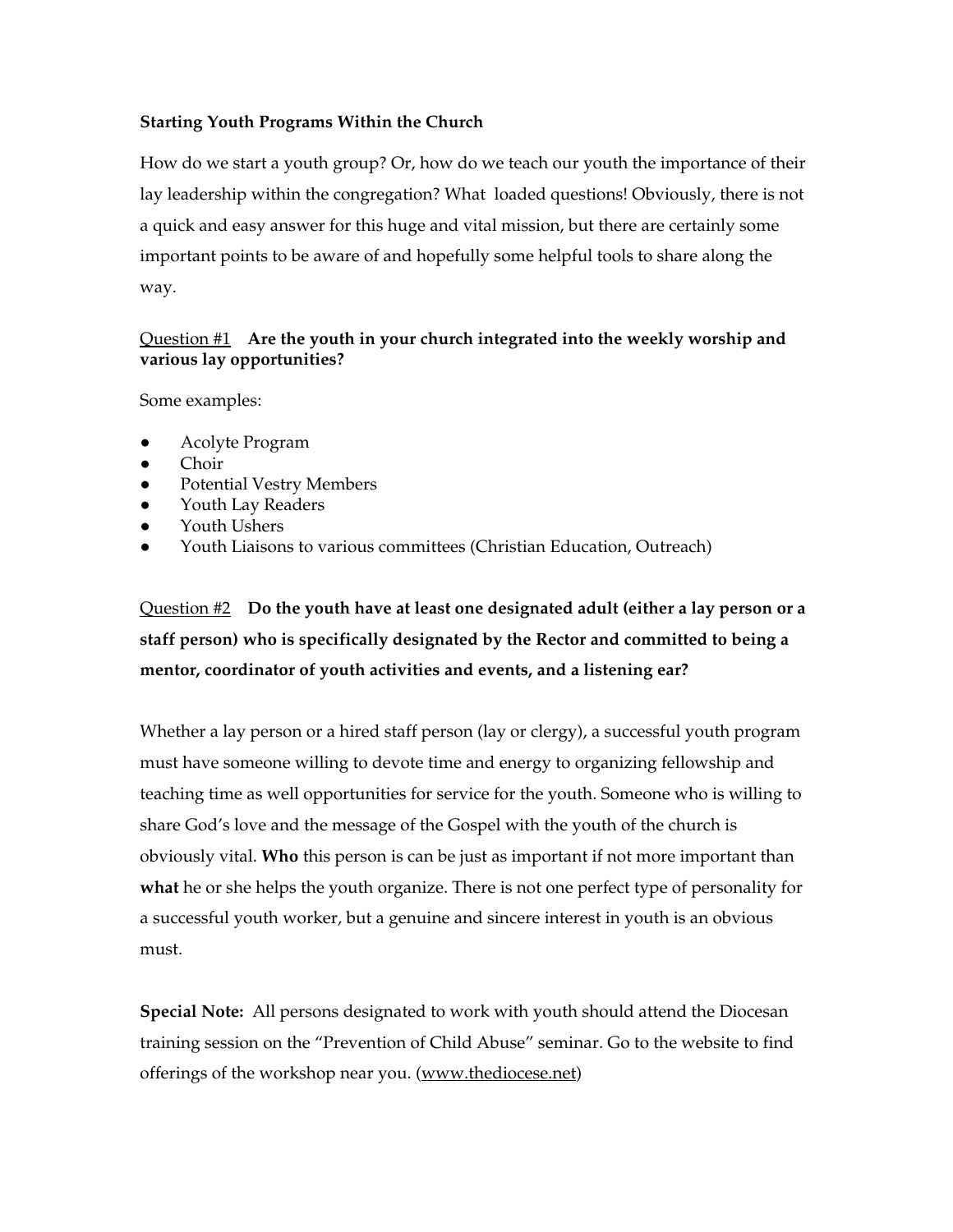# Question #3 **Do the youth of your church have a designated and consistent time to gather as a group?**

Whether there are 2 youth nervously walking through the doors of the church or 200 youth knocking down the door, having a consistent meeting time and place is pivotal in forming group cohesiveness. This could be once a month or once a week depending on the needs and desires of your particular church, but if we schedule time for soccer and lacrosse teams, it makes sense to have the same kind of commitment for church youth group.

#### Question #4 **What do I do with them once they come????**

For starters, try these websites for suggestions on icebreakers, games, Bible studies, and tons of other books and resources.

 www.youthministry.com www.youthspecialties.com www.vts.edu/cmt/ecy.htm

Ask a lot and listen even more! Given the stress levels of kids today and the ever changing world in which we live, having a safe haven to come to and be accepted should not be taken lightly. That combined with some good old fashioned pizza makes for a great mix to what can be a crazy week.

That being said, kids can be social with other kids without necessarily needing the church. So, what make fellowship in or with the church different from hanging out with friends at a Friday night football game? How do we make sure as youth directors that we are not merely cruise directors for teens?

There must be a "method to our madness"! The person and/or team responsible for the youth needs to come up with a general mission for spreading the Gospel with the youth. What works for one church might not work for another, but the elements of fellowship, teaching, worship, and outreach seem to be consistent. How each church implements those pieces of the pie depends greatly on the kids. For example (and this is simply what has worked for us), we have one President of the EYC (Episcopal Youth Community)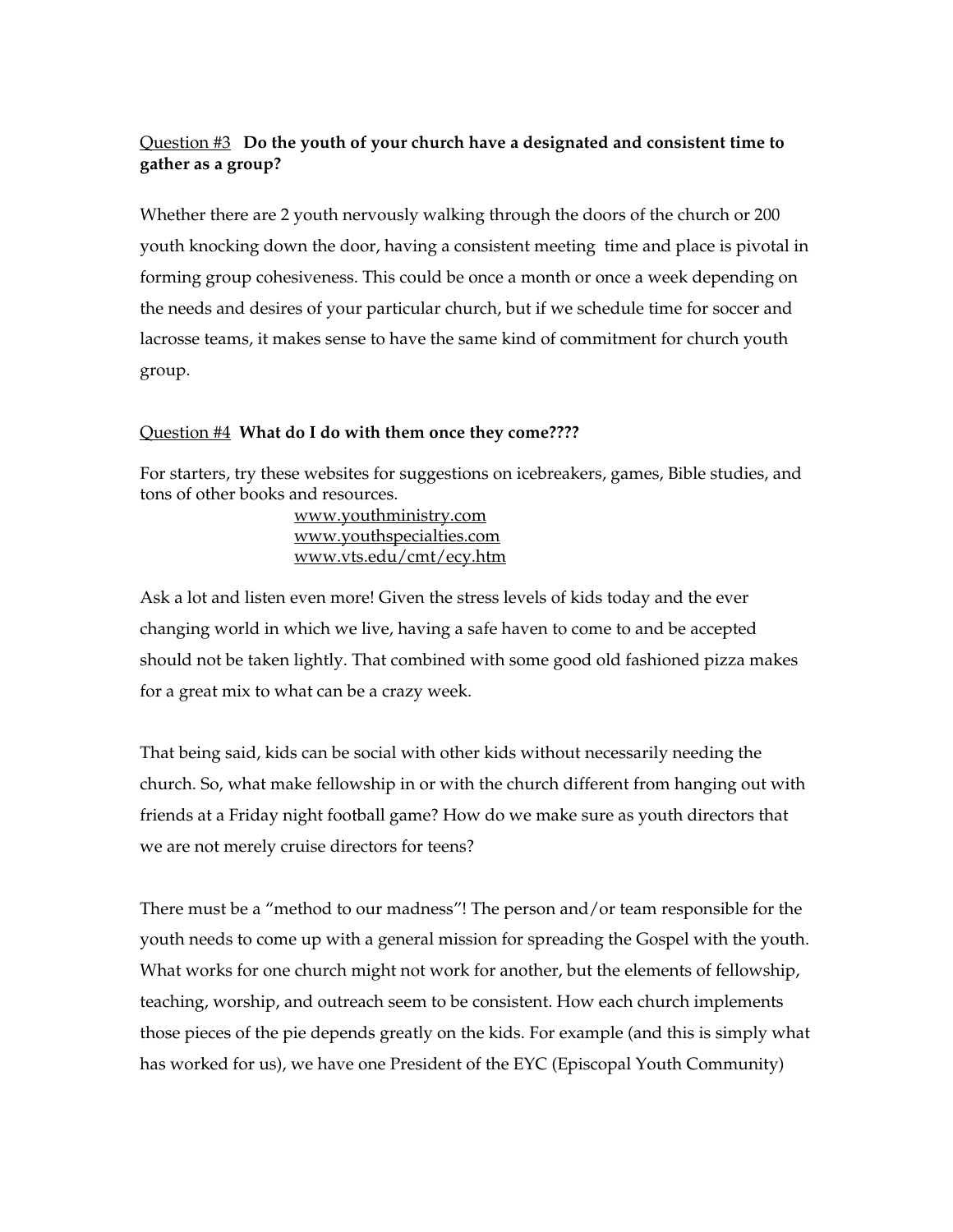who meets regularly with me so that we are on the same page. The President works with the following officers:

Vice President for Programs – This officer plans one program a month which in some way strives to encourage faith development through teaching. This could be a Bible study but is not limited to that. She recently hosted a "Pictures of God" program where students were asked to work in teams to decide where they saw God in their daily lives or where they found God when they were sad or happy. After taking the group pictures, posters were made and shared with the congregation.

Vice President for Outreach – This officer plans one outreach activity a month. Ideally, hands on help at a soup kitchen or shelter are a great way to see the Gospel at work – literally! It's amazing to watch a faith deepen through ministry such as this. World Vision's 30 Hour Famine has become a hit in Region 5. They have wonderful materials that walk you through a weekend full of activities, Bible studies, and ways to build awareness of the world hunger situation. Try checking out their website! www.30hourfamine.org

Vice President for Activities – Here's where the cruise director comes in! Once a month, this officer plans a time for just fellowship. Not that it doesn't happen during the other events, but this night is simply for bowling or a foosball tournament!

Vice President for Communications – This officer sends out email reminders about upcoming events, writes Parish Report articles, and sends thank you notes after a speaker comes to visit.

#### Question #5 **How important is student leadership?**

#### **HUGE!!!!!!!!**

Within reason, kids need to own what they are planning if it is going to be a success. Whether it's a leadership team, officers, or a youth vestry, the kids are learning the responsibilities of lay leadership by doing it. Think of what great vestry members we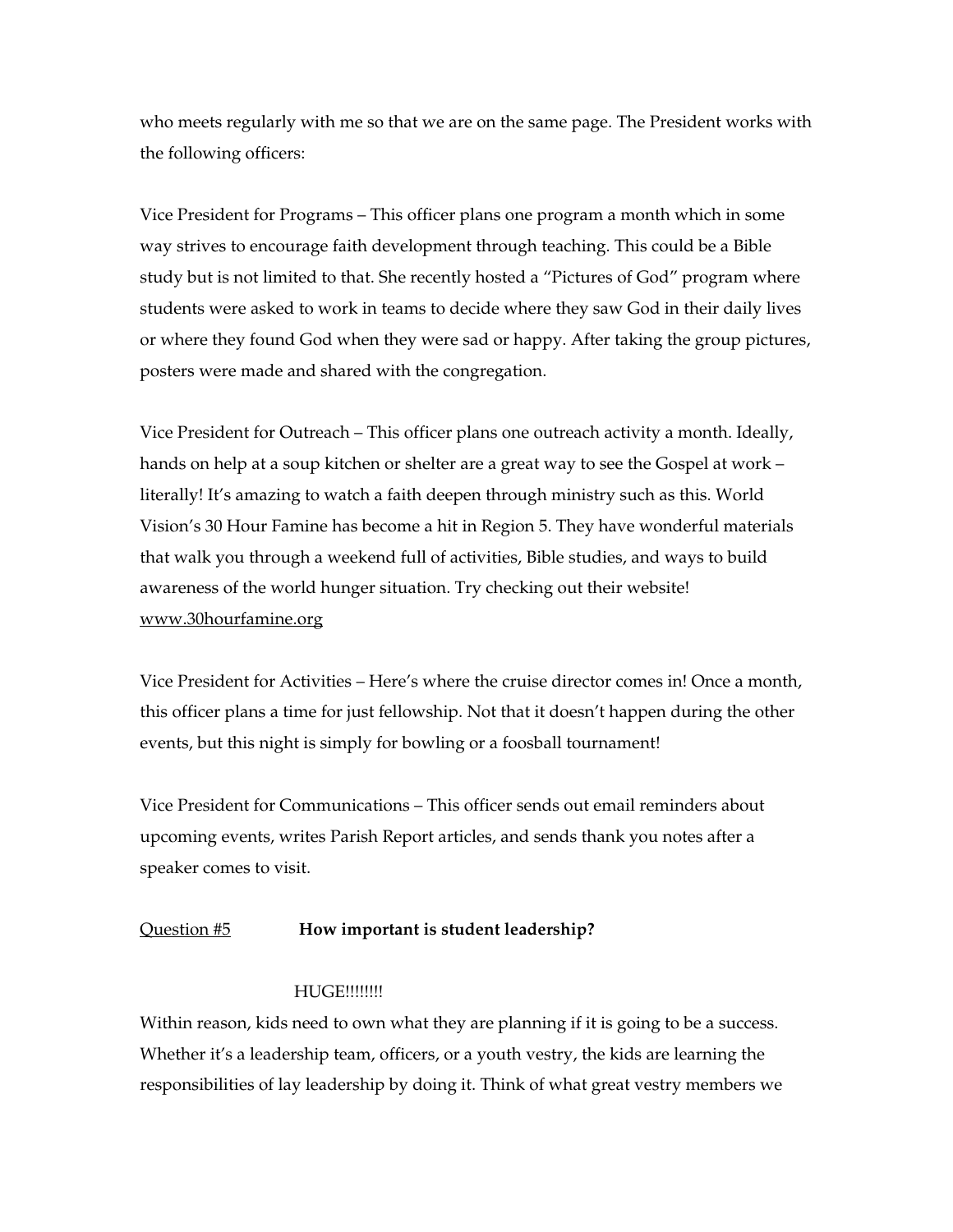have to look forward to in 10 to 20 years! In order to best fulfill the mission of youth ministry in your church, they might need some leading questions to get them going in the right direction. (It's definitely all right to be the umbrella of their organization!)

What do we want to focus on spiritually next year? Do we need speakers or should we ask the Rector to sit in on a couple of sessions? How are we planning on helping others in the next couple of months? Who's going to call the soup kitchen to book a date? How should we get others involved? How can we welcome new people to our group and make them want to come back? Should we have pizza or lasagna next week?

Beyond the logistics and the nuts and bolts of the kids learning how to envision and implement an event, the kids are learning the importance of lay ministry. They are constantly being reminded that they have a responsibility as a leadership team to show the love of Christ to each and every person who walks through the door.

## Question #6 **How do the designated youth leader and leadership team communicate with one another and the church?**

Some suggestions:

- Phone calls inviting kids to youth group
- Announcements in bulletins or parish reports
- Flyers in the mail
- If possible, email is "in", and a great way to send out last minute announcements!

Pictures in common places so that the church as a whole can know what's going on and spread the word.

#### Question #7 **Once you're on a roll, how do you keep them coming back?**

It's easy to think that if something was a success one year, it should become a tradition for the next 20! This is sometimes true but might not always be the case! Once again, you cannot go wrong in listening to the kids and letting them be the judge.